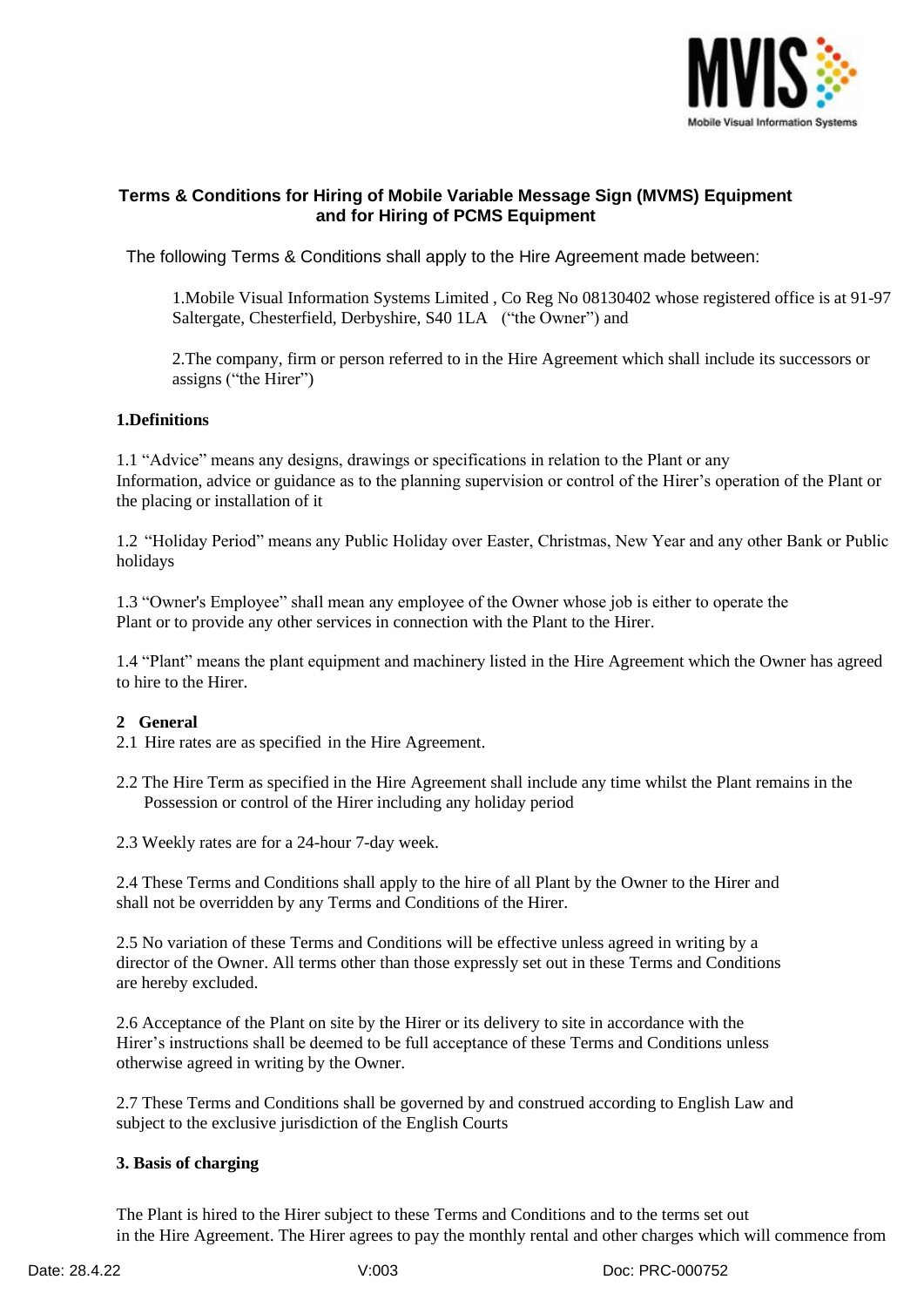the time and at the rate(s) shown in the Hire Agreement and continue until the Plant is returned to or collected by the Owner and a receipt issued by the Owner.

## **4. Other charges**

Hire charges relate solely to the hire of the Plant. They do not include fuels/oils or lubricants supplied with the Plant, carriage to and from the Owner's premises, charges in relation to the supply of an Owner's Employee, or any other costs incurred by the Owner, all of which will be chargeable separately to the Hirer at the prevailing hourly charge for any hour or part hour thereafter. When carriage charges are quoted by the Owner these charges will include a charge for a maximum of 30 minutes attendance by the Owner's vehicle at the address specified by the Hirer. Further time will be chargeable to the Hirer.

## **5. Charges relating to Owner's Employees**

The Hirer will pay the specified prevailing hourly rates for each Owner's Employee supplied with the Plant and such rates are payable whether or not the Owner's Employee is actually engaged operating the Plant or providing any other service in connection with the Plant. The Hirer shall sign the time record sheets of the Owner's Employee daily or weekly. The signature of the Hirer's representative shall be conclusive and bind the Hirer pay for the hours shown on the time record sheets and the amount payable accordingly.

All travelling time and fares for Owner's Employees whether during, at the beginning or the end of the hire period are payable by the Hirer.

### **6. Payment Terms**

All charges are payable on demand except that payment terms for authorised credit customers are 30 days' net from the date of invoice. The Owner shall be entitled to charge interest at the rate of 4% above the prevailing base rate of Nat West Bank PLC calculated on a daily basis, from the due date to the date of settlement. If the Hirer fails to settle any invoice by the due date other than for a valid reason all other outstanding invoices shall be payable forthwith.

### **7. Loading and unloading the Plant**

The Hirer shall be responsible for loading and unloading the Plant at the Hirer's premises or site, and at the Owner's premises at the end of the Term if required entirely at the Hirer's risk. Any Owner's Employee who Assists in loading or unloading the Plant is deemed to be under the sole control of the Hirer and the provisions of Clause 8 shall apply

### **8. Responsibility for Owner's Employees**

When an Owner's Employee is supplied by the Owner with the Plant the Owner shall supply a competent person but such person shall at all times be under the supervision, direction and control of the Hirer. The Owner's Employee shall for all purposes be regarded as the servant or agent of the Hirer who alone shall be responsible for all claims arising in connection with the delivery preparation or operation of the Plant.

To the extent permissible by law the Owner shall have no liability for any loss or damage caused by any act or omission whatsoever of an Owner's Employee or the consequences thereof. The Hirer shall fully and completely indemnify the Owner in respect of all claims by any person whatsoever for injury to person or loss or damage to property howsoever caused including all costs and charges in connection therewith and arising out of or in connection with any act or omission of the Owner's Employee whilst the Hirer is responsible for him and whether or not arising under statute or common law or from the negligence or breach of duty or other wrongful act or omission of the Owner or any of the Owner's Employees.

### **9. Advice**

If the Owner or any of the Owner's Employees give any Advice it is provided strictly on the basis that it is for guidance only and without any legal responsibility being accepted. The onus shall be on the Hirer to verify the accuracy, suitability and/or appropriateness of such Advice and to accept or reject it accordingly. The Hirer shall fully and completely indemnify the Owner and the Owner's Employees against all claims by any person whatsoever for injury to person or loss or damage to property howsoever caused including all costs and charges in connection therewith and arising from the giving of such Advice whether arising under statute or common law or from the negligence or breach of duty or other wrongful act of omission of the Owner or any of the Owner's Employees.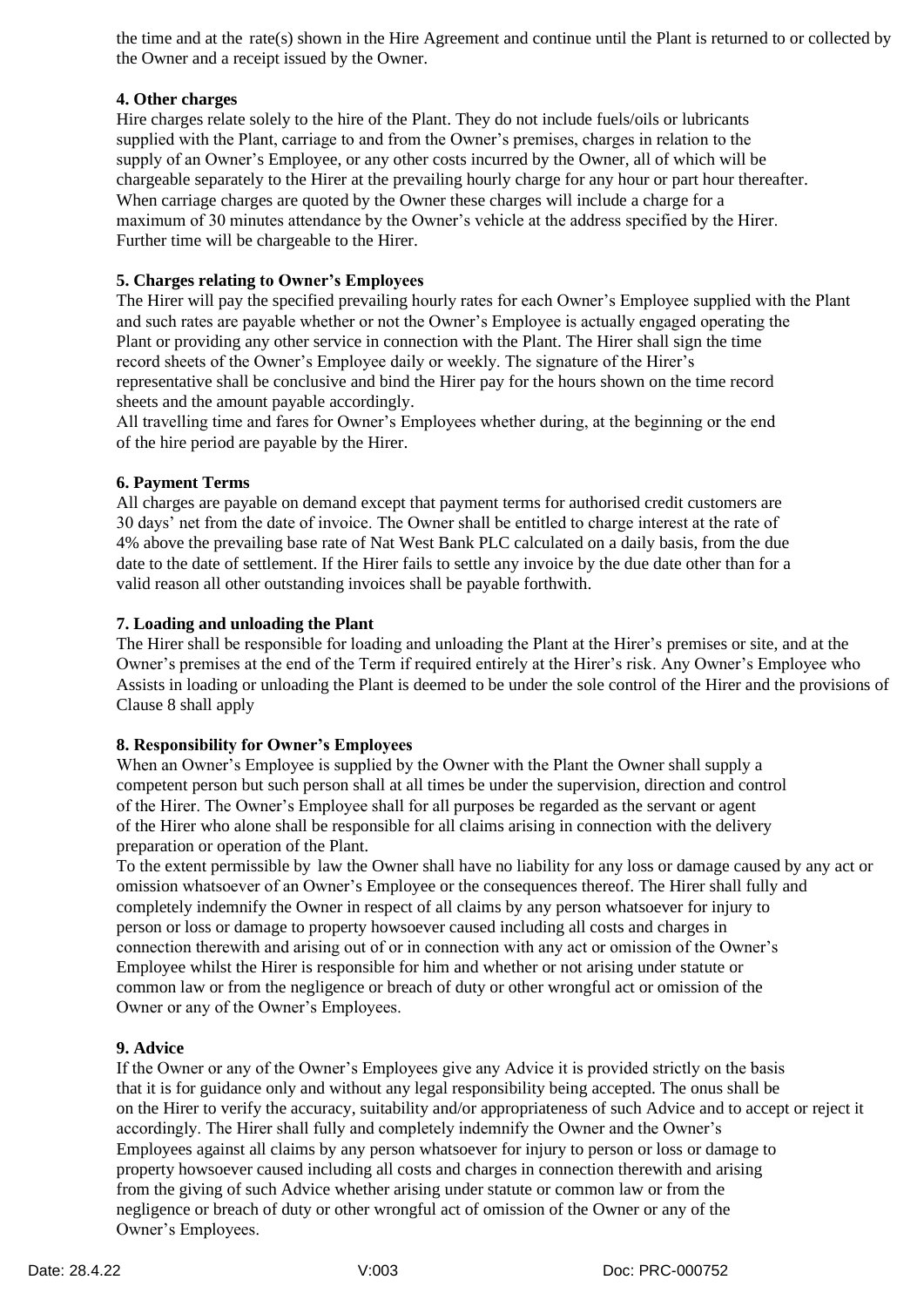### **10. Responsibility of persons signing**

The Hirer and the person signing the Hire Agreement jointly and severally warrant that the signatory has the full Authority of the Hirer to enter into the Hire Agreement on the Hirer's behalf.

#### **11. Delivery in good order**

The Hirer will be afforded the opportunity to inspect the Plant and to confirm that it is in good working order and free from damage and to sign for it accordingly. If the Plant has been accepted on site on behalf of the Hirer the Plant shall be deemed to be in good working order and wholly free from damage at the time of delivery. Any defect, damage or shortages of Plant must be notified to the Owner within 24 hours of the commencement of the hire period and confirmed in writing within 72 hours. If the Hirer fails to do this hire charges will continue and the Hirer will be

responsible for the cost of repairing defects or damage or replacing shortages in accordance with Clause 12.

#### **12. Lost, stolen, non-returned, damaged or unclean Plant**

12.1 The Hirer will immediately notify both the Owner and the police of any loss or theft of the Plant. If the Plant is not returned or is returned incomplete or damaged the liability of the Hirer for the Hire Charges shall only cease when the Hirer pays to the Owner the appropriate repair or replacement costs for incomplete or damaged items of Plant or in the case of unreturned Plant the manufacturer's current list price for its replacement

12.2 In the event that Plant is manufactured to the Owner's design the cost of the missing Plant is the current price charged by the Owner to a customer who wishes to purchase that item of Plant.

12.3 The Plant will be inspected by the Owner at the end of the Hire Period and all missing items and damage will be notified to the Hirer in writing who may, if the Hirer wishes, verify that loss or damage by its own inspection of the Plant within 7 working days of receipt of such notification. In the absence of inspection within that period the Hirer shall be deemed to agree such loss and damage. The Hirer agrees to pay to the Owner all costs incurred by the Owner in rectifying the condition of the Plant if it is returned damaged unclean or incomplete. Hire charges will continue to accrue until such rectification is complete.

### **13. Maintenance of Plant and breakdown procedures**

The Hirer shall ensure that, at all times, the Plant remains safe, serviceable and clean. Any breakdown or any defect of Plant must be immediately notified to the Owner. Under no circumstances shall the Hirer repair the Plant or tyre replacement if necessary (except tyre punctures) unless authorised by the Owner. Damaged or defective Plant must be returned to the Owner's premises for examination or, when rectification elsewhere is requested, the Hirer agrees to pay carriage if required by the Owner. Punctures are to be mended by and at the cost of the Hirer and if replacement tyres are required these must be of equivalent specification and at the Hirer's cost.

#### **14. Safe use of the Plant**

The Hirer confirms that it has the necessary knowledge and experience to operate and use the Plant. The Hirer will not misuse or abuse the Plant in any way. The Hirer will not permit any person to use the Plant who is not properly instructed in its use and will ensure that all applicable health and safety rules and regulations are observed relating to its use and operation. Where the Plant comprises electrical equipment, it must be connected at the Hirer's expense to the correct supply by a qualified electrician who shall issue an Electrical Installation Certificate when required to do so. The Hirer is responsible for providing a suitable electrical supply to the base of each item of Plant.

#### **15. Improper Use of Plant Signage**

15.1 The Hirer shall be responsible for the content and material of Plant sign messaging displayed or uploaded for display

15.2 The Hirer shall not permit the uploading or display on Plant signs of any inappropriate material meaning any material or display which may reasonably be construed as obscene or offensive or which may be the subject of complaint by members of the public

15.3 No material or content may be displayed or uploaded for display on any Plant signage other than that reasonably required for the purposes of traffic information or traffic management without the prior written consent of the Owner. Any breach of any of these provisions may result in the immediate termination by the Owner of the Hire Contract in which event the balance of the hire charges for the Hire period will thereupon be payable with any other sums due under the

Date: 28.4.22 V:003 Doc: PRC-000752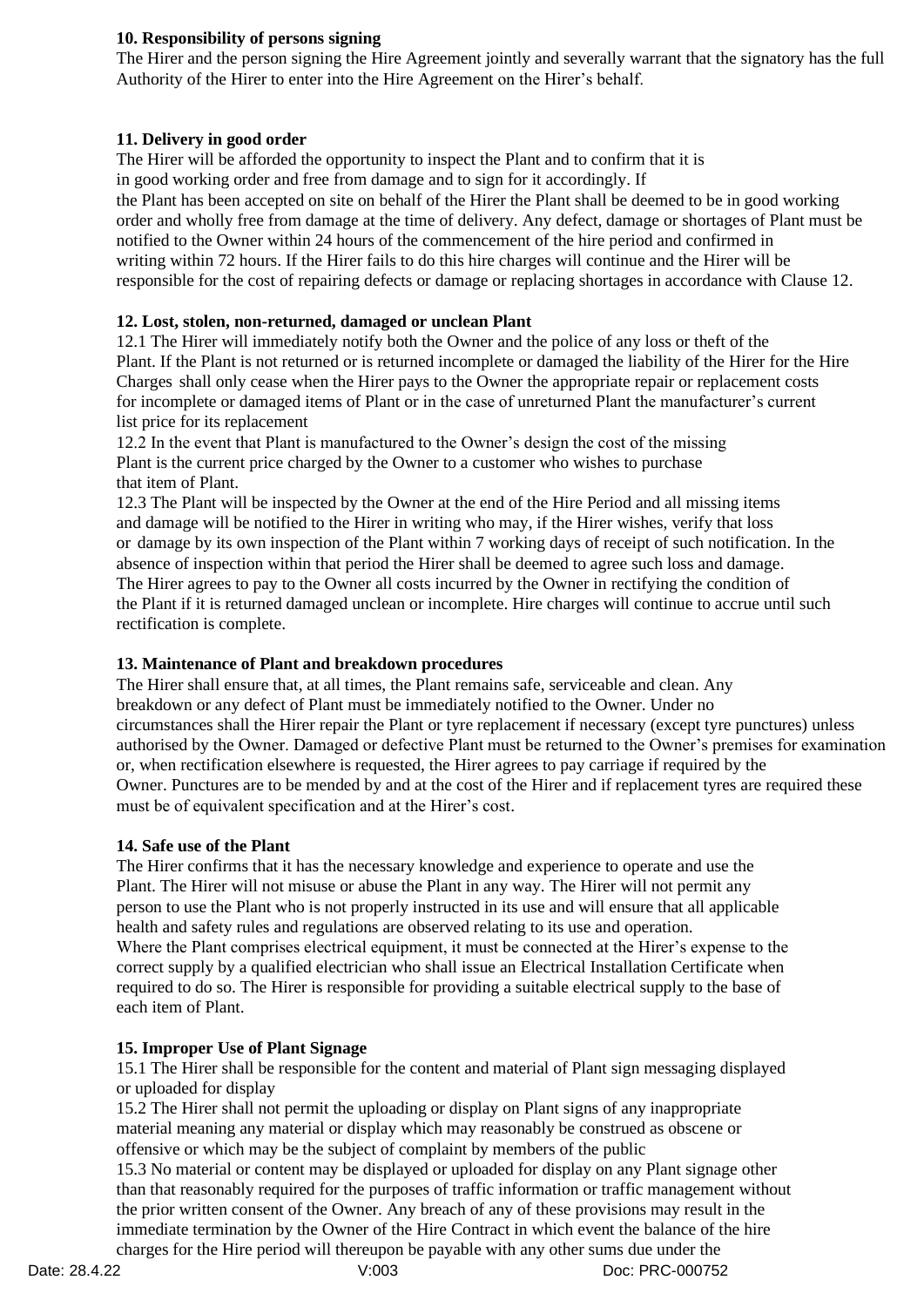## Agreement.

# **16. Security of the Plant**

16.1 The Hirer shall not sell, sub-let or otherwise part with possession and/or control of the Plant and shall remain responsible for the Plant and its safekeeping throughout the Hire Term and any period after notification of off hire to the Owner until the Owner has been able to recover actual possession of the Plant where its recovery has been delayed or prevented by any reason or circumstances within the control of the Hirer.

16.2 The Hirer agrees that it will not remove or deface any template, name plate or any other identification confirming the Owner's ownership of the Plant.

16.3 Plant must not be removed without the authority of the Owner from the site specified by the Hirer if the Plant is collected by the Hirer, or from the address to which the Owner has delivered the Plant. If such authority shall be given for the relocation of Plant this will be entirely at the Hirer's expense and the Hirer shall be responsible for the costs of all damage to the Plant arising from such relocation

16.4 The Hirer shall, at all times, keep the site at which the Plant is located safe and secure.

### **17. Access and ground conditions**

The Hirer is responsible for the provision of free and suitable access to and from the site (including the removal and reinstatement of local obstructions) and for ensuring suitable ground conditions for the erection, operation and dismantling of the Plant.

No responsibility will be accepted by the Owner for damage to any surface over which the Plant has been moved to reach its intended position of use or for collection of same and the Hirer shall take all necessary steps to protect surfaces (paving slabs, soft ground etc.) before delivery of the Plant.

The reinstatement of any fixing holes for Plant drilled in buildings or structures is the responsibility of the Hirer.

### **18. Hirer's responsibility to third parties**

The Hirer shall fully and completely indemnify the Owner in respect of all claims by any person whatsoever for injury to person or loss or damage to property howsoever caused including all costs and charges in connection therewith and arising from or in connection with the use of the Plant and whether or not arising under statute or common law or from the negligence or breach of duty or other wrongful act or omission of the Owner or any of the Owner's Employees.

#### **19. Consequential losses**

The Owner shall not be liable for any consequential expenses, liabilities, losses, claims or proceedings whatsoever or howsoever caused by, or arising out of, the late delivery, non-delivery, unsuitability or repossession of the Plant, or any breakdown or defect in the Plant.

### **20. Hirer's Liability for Loss and Damage and Insurance**

20.1 For the duration of the Hire Term (which for the avoidance of doubt includes a) any time that the Plant is left on site or elsewhere during any Holiday Period and b) the time during which the Plant Remains the responsibility of the Hirer under Clause 16.1) the Hirer shall be liable for all loss or damage to the Plant howsoever caused or arising and including any loss or damage caused to it by any third party negligently, maliciously or accidentally and further including damage due to adverse weather conditions

20.2 The Hirer shall be responsible for obtaining all appropriate insurance cover including third party Liability arising from the use and operation of the Plant and cover against loss, theft or damage to the Plant in the circumstances referred to in sub-clause 20.1. The Hirer shall produce a copy of the policy or policies on demand from the Owner and hold any proceeds of any policy claim on trust for the Owner in or towards satisfaction of the Hirer's obligations to the Owner

20.3 If the Plant is involved in any incident resulting in injury to persons or damage to property, immediate Notice thereof shall be given to the Owner and confirmed in writing. The Hirer shall not admit any liability or compromise any claim relating to the Plant without the consent in writing of the Owner.

### **21. Period and determination of hire**

If the Hirer is an individual within the meaning of the Consumer Credit Act 1974 the maximum period of hire shall be 3 months.

The Owner shall be entitled at any time if there shall be any breach by the Hirer of these Terms

Date: 28.4.22 V:003 Doc: PRC-000752